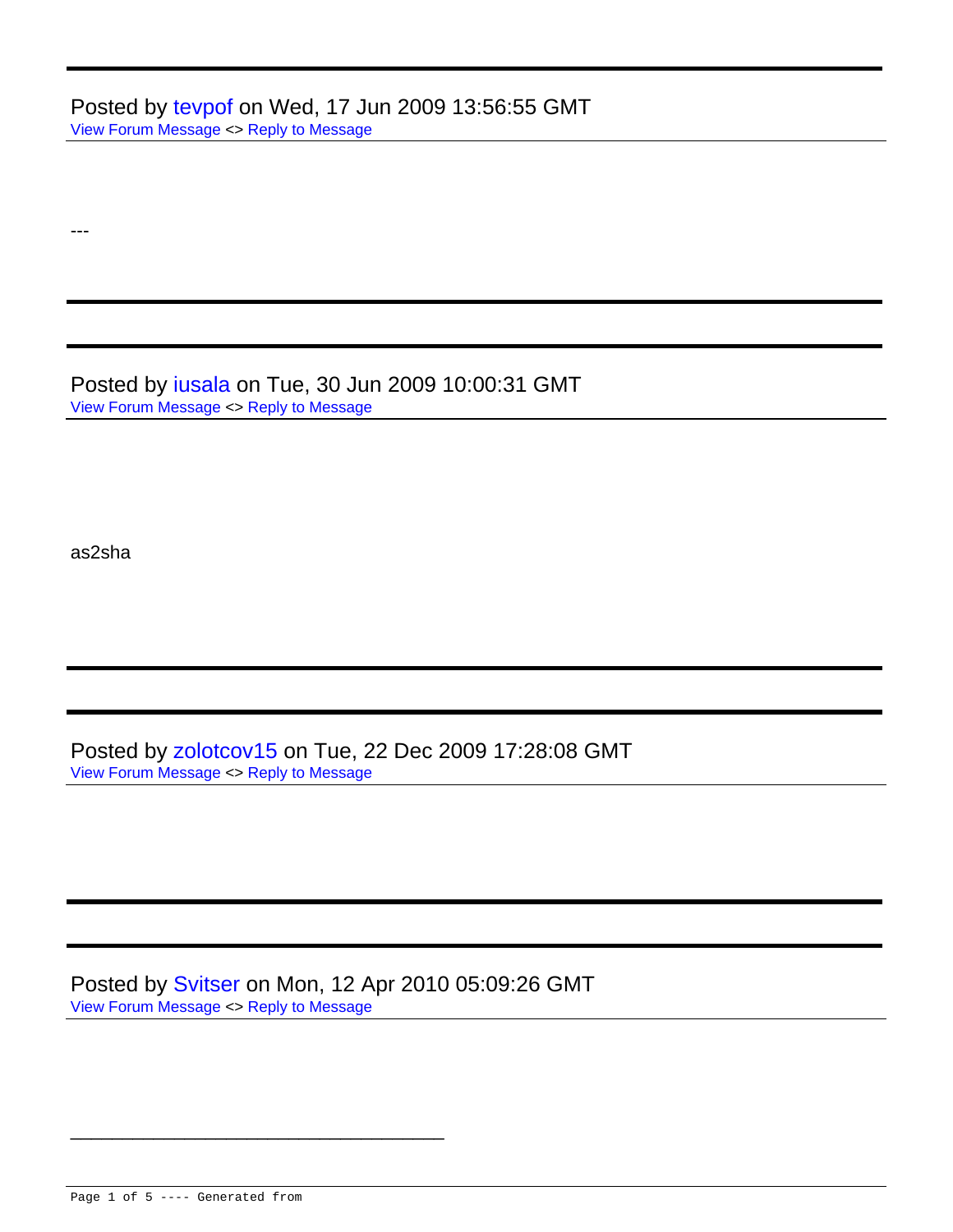Posted by [dara83](http://www.flowers.org.ua/forum/index.php?t=usrinfo&id=412) on Sun, 02 May 2010 13:22:41 GMT [View Forum Message](http://www.flowers.org.ua/forum/index.php?t=rview&th=210&goto=677#msg_677) <> [Reply to Message](http://www.flowers.org.ua/forum/index.php?t=post&reply_to=677)

Posted by [jikado](http://www.flowers.org.ua/forum/index.php?t=usrinfo&id=472) on Wed, 02 Jun 2010 14:46:38 GMT [View Forum Message](http://www.flowers.org.ua/forum/index.php?t=rview&th=210&goto=692#msg_692) <> [Reply to Message](http://www.flowers.org.ua/forum/index.php?t=post&reply_to=692)

Posted by [dara83](http://www.flowers.org.ua/forum/index.php?t=usrinfo&id=412) on Tue, 29 Jun 2010 12:45:33 GMT [View Forum Message](http://www.flowers.org.ua/forum/index.php?t=rview&th=210&goto=705#msg_705) <> [Reply to Message](http://www.flowers.org.ua/forum/index.php?t=post&reply_to=705)

Page 2 of 5 ---- Generated from

\_\_\_\_\_\_\_\_\_\_\_\_\_\_

\_\_\_\_\_\_\_\_\_\_\_\_\_\_

\_\_\_\_\_\_\_\_\_\_\_\_\_\_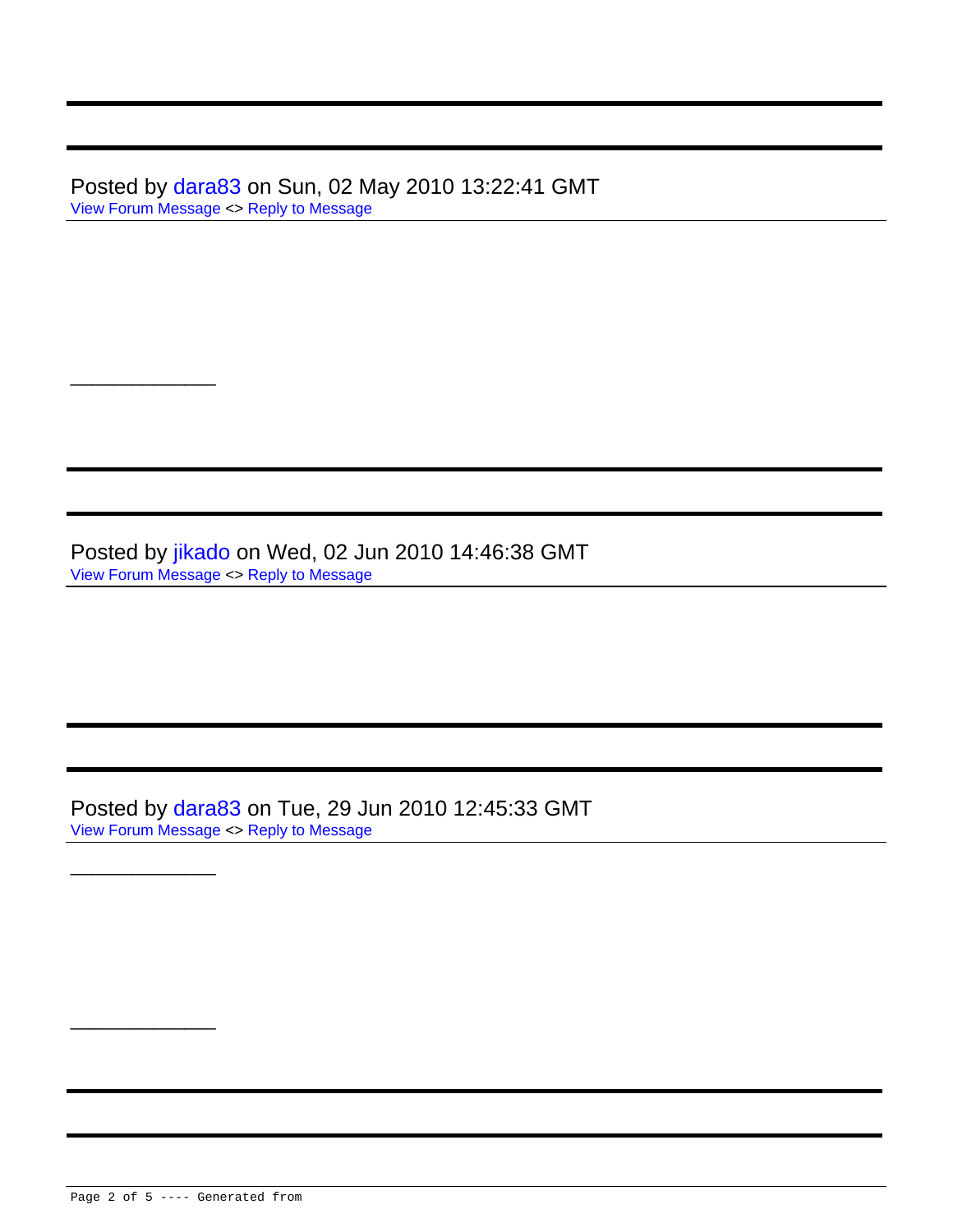$/$ 

\_\_\_\_\_\_\_\_\_\_\_\_\_\_

\_\_\_\_\_\_\_\_\_\_\_\_\_\_

\_\_\_\_\_\_\_\_\_\_\_\_\_\_

Posted by [kater](http://www.flowers.org.ua/forum/index.php?t=usrinfo&id=499) on Wed, 08 Sep 2010 18:42:50 GMT [View Forum Message](http://www.flowers.org.ua/forum/index.php?t=rview&th=210&goto=722#msg_722) <> [Reply to Message](http://www.flowers.org.ua/forum/index.php?t=post&reply_to=722)

kaz-buketa.ru/zakaz-buketa/catalog/section.php?SECTION\_ID=201"

Posted by [Svitser](http://www.flowers.org.ua/forum/index.php?t=usrinfo&id=462) on Fri, 24 Sep 2010 20:52:15 GMT [View Forum Message](http://www.flowers.org.ua/forum/index.php?t=rview&th=210&goto=732#msg_732) <> [Reply to Message](http://www.flowers.org.ua/forum/index.php?t=post&reply_to=732)

Posted by [Sareg](http://www.flowers.org.ua/forum/index.php?t=usrinfo&id=461) on Sun, 26 Jun 2016 07:30:06 GMT [View Forum Message](http://www.flowers.org.ua/forum/index.php?t=rview&th=210&goto=1071#msg_1071) <> [Reply to Message](http://www.flowers.org.ua/forum/index.php?t=post&reply_to=1071)

Posted by [Alla24](http://www.flowers.org.ua/forum/index.php?t=usrinfo&id=776) on Tue, 10 Apr 2018 18:03:33 GMT [View Forum Message](http://www.flowers.org.ua/forum/index.php?t=rview&th=210&goto=1189#msg_1189) <> [Reply to Message](http://www.flowers.org.ua/forum/index.php?t=post&reply_to=1189)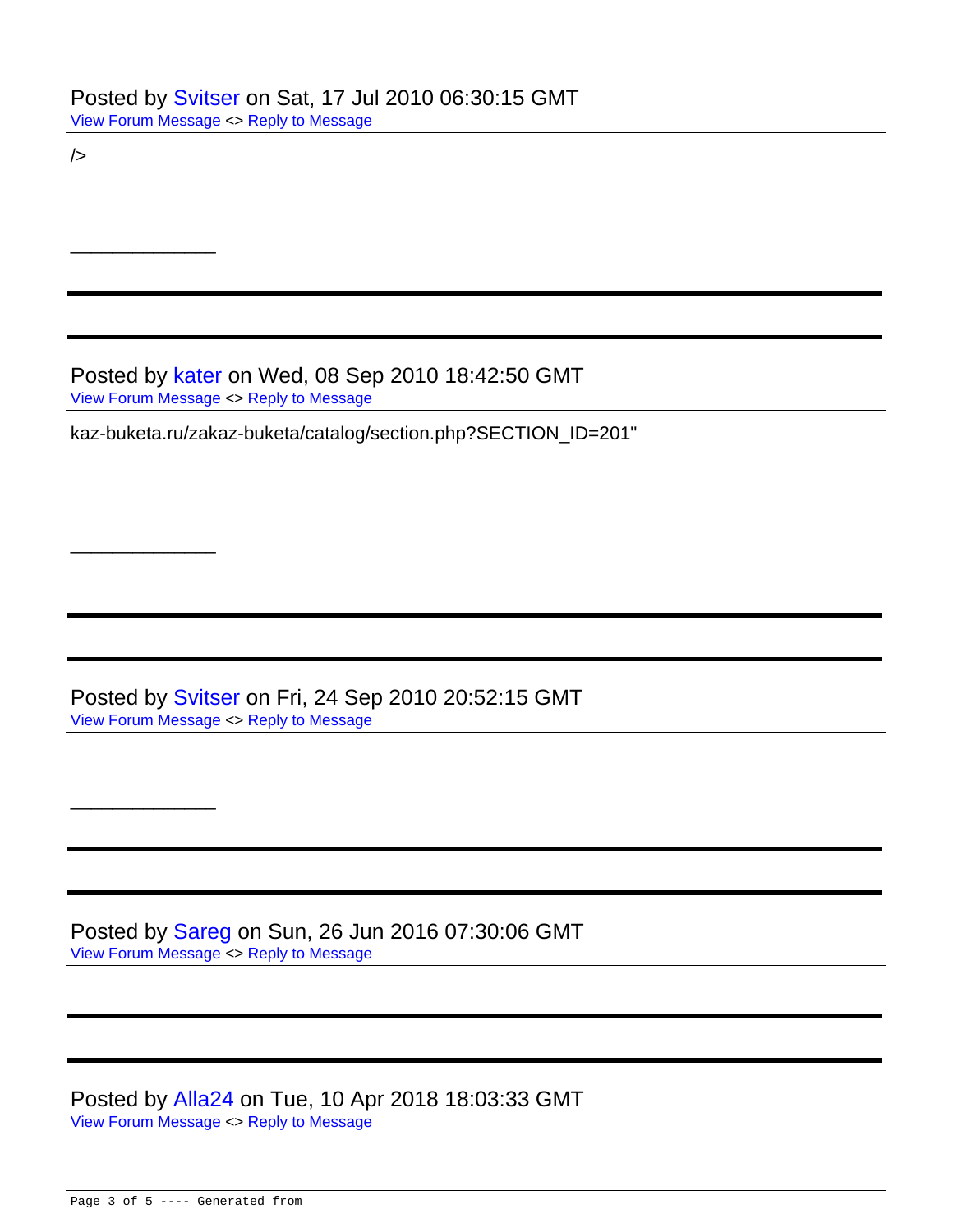Posted by [Alla24](http://www.flowers.org.ua/forum/index.php?t=usrinfo&id=776) on Tue, 10 Apr 2018 18:04:41 GMT [View Forum Message](http://www.flowers.org.ua/forum/index.php?t=rview&th=210&goto=1190#msg_1190) <> [Reply to Message](http://www.flowers.org.ua/forum/index.php?t=post&reply_to=1190)

Posted by [Alla24](http://www.flowers.org.ua/forum/index.php?t=usrinfo&id=776) on Tue, 10 Apr 2018 18:07:08 GMT [View Forum Message](http://www.flowers.org.ua/forum/index.php?t=rview&th=210&goto=1191#msg_1191) <> [Reply to Message](http://www.flowers.org.ua/forum/index.php?t=post&reply_to=1191)

Posted by [Geka32](http://www.flowers.org.ua/forum/index.php?t=usrinfo&id=804) on Mon, 20 Aug 2018 20:36:25 GMT [View Forum Message](http://www.flowers.org.ua/forum/index.php?t=rview&th=210&goto=1462#msg_1462) <> [Reply to Message](http://www.flowers.org.ua/forum/index.php?t=post&reply_to=1462)

[View Forum Message](http://www.flowers.org.ua/forum/index.php?t=rview&th=210&goto=1845#msg_1845) <> [Reply to Message](http://www.flowers.org.ua/forum/index.php?t=post&reply_to=1845)

Posted by **Posted by Posted by on Thu, 07 Apr 2022 10:09:17 GMT** 

Posted by on Wed, 27 Apr 2022 06:23:42 GMT [View Forum Message](http://www.flowers.org.ua/forum/index.php?t=rview&th=210&goto=1859#msg_1859) <> [Reply to Message](http://www.flowers.org.ua/forum/index.php?t=post&reply_to=1859)